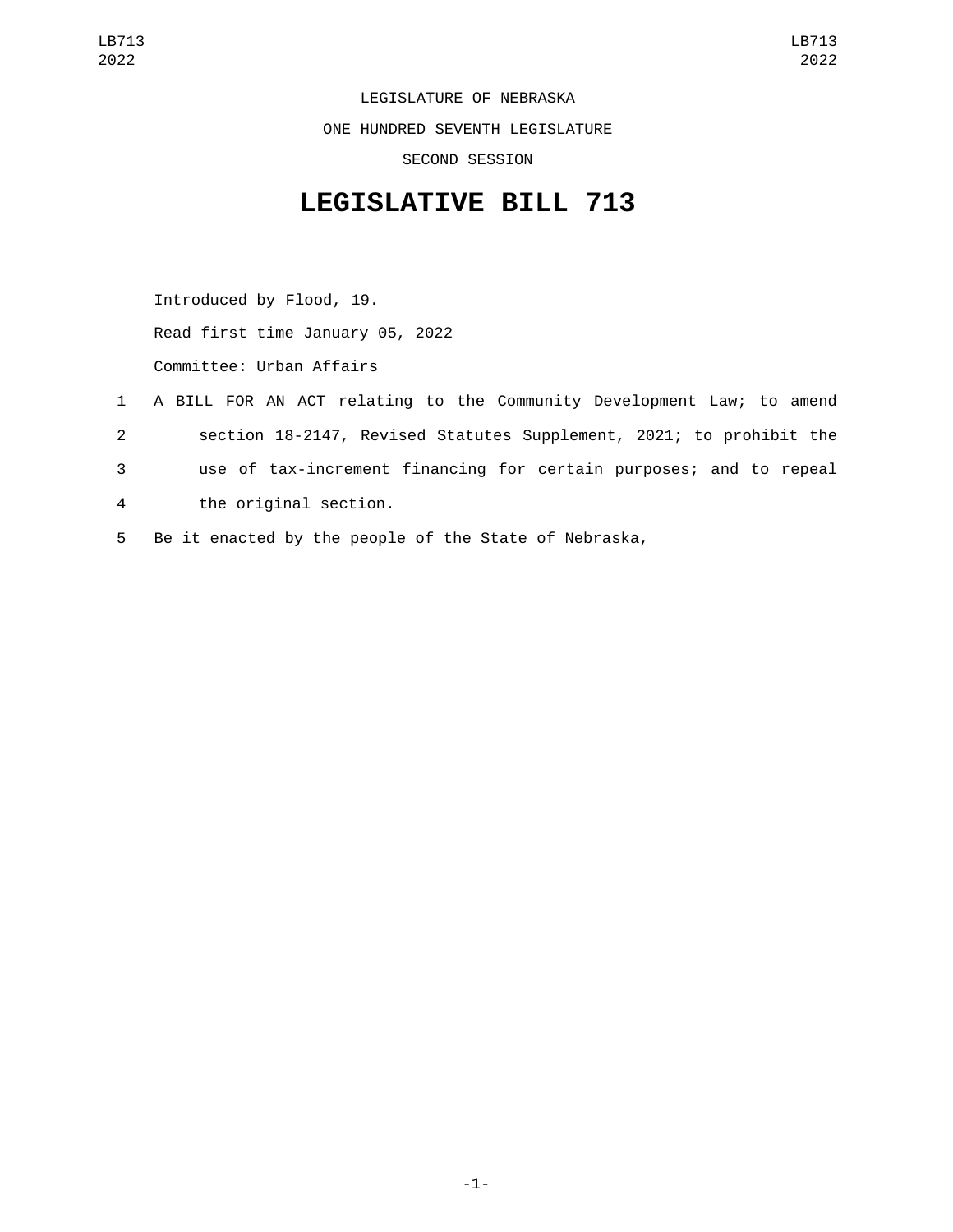Section 1. Section 18-2147, Revised Statutes Supplement, 2021, is 2 amended to read:

 18-2147 (1) Except as provided in subsection (6) of this section, any Any redevelopment plan as originally approved or as later modified pursuant to section 18-2117 may contain a provision that any ad valorem tax levied upon real property, or any portion thereof, in a redevelopment project for the benefit of any public body shall be divided, for the applicable period described in subsection (3) of this section, as 9 follows:

 (a) That portion of the ad valorem tax which is produced by the levy at the rate fixed each year by or for each such public body upon the redevelopment project valuation shall be paid into the funds of each such public body in the same proportion as are all other taxes collected by or for the body. When there is not a redevelopment project valuation on a parcel or parcels, the county assessor shall determine the redevelopment project valuation based upon the fair market valuation of the parcel or parcels as of January 1 of the year prior to the year that the ad valorem taxes are to be divided. The county assessor shall provide written notice of the redevelopment project valuation to the authority as defined in section 18-2103 and the owner. The authority or owner may protest the valuation to the county board of equalization within thirty days after the date of the valuation notice. All provisions of section 77-1502 except dates for filing of a protest, the period for hearing protests, and the date for mailing notice of the county board of equalization's decision are applicable to any protest filed pursuant to this section. The county board of equalization shall decide any protest filed pursuant to this section within thirty days after the filing of the protest. The county clerk shall mail a copy of the decision made by the county board of equalization on protests pursuant to this section to the authority or owner within seven days after the board's decision. Any decision of the county board of equalization may be appealed to the Tax Equalization and

-2-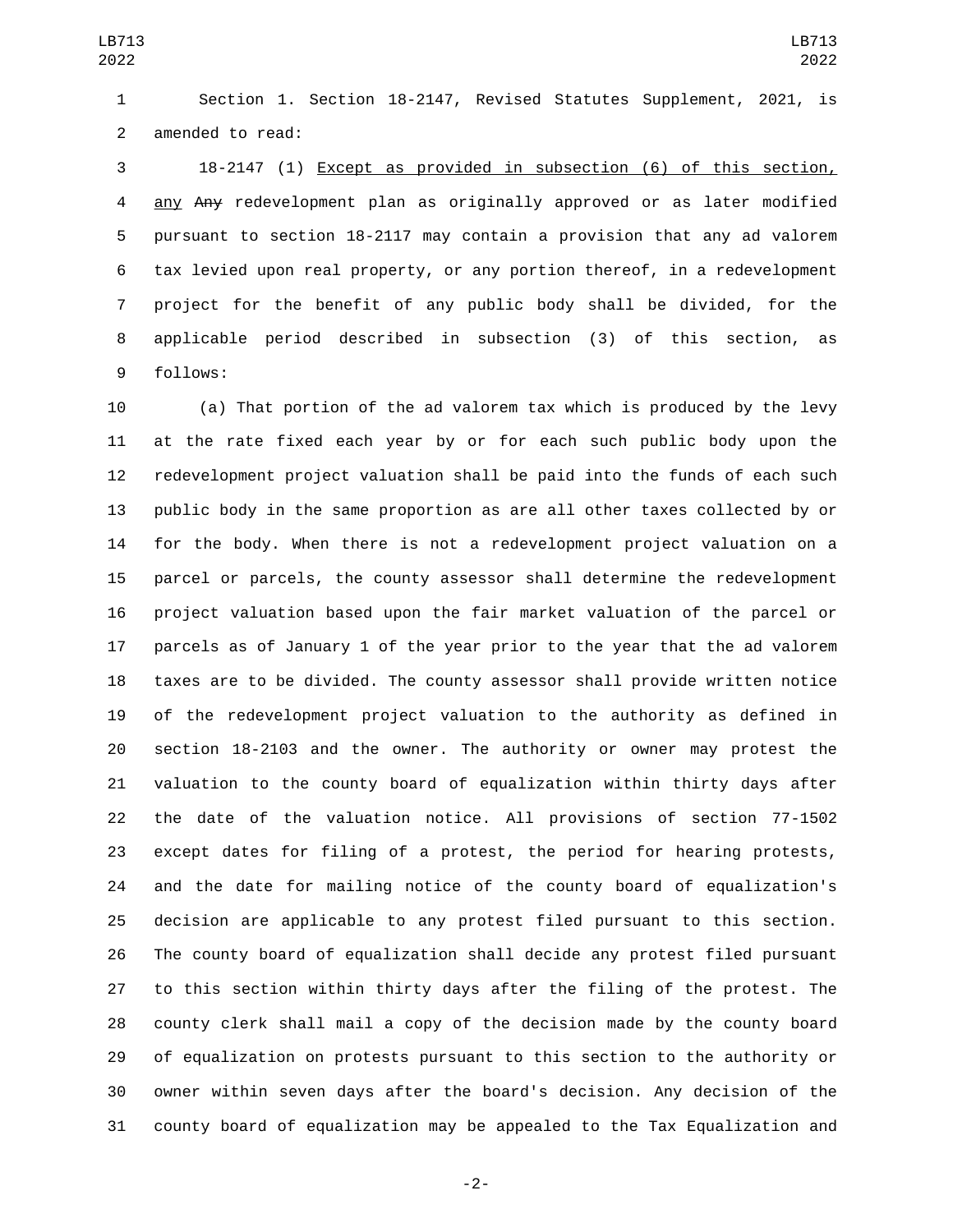Review Commission, in accordance with section 77-5013, within thirty days after the date of the decision;2

 (b) That portion of the ad valorem tax on real property, as provided in the redevelopment contract, bond resolution, or redevelopment plan, as applicable, in the redevelopment project in excess of such amount, if any, shall be allocated to and, when collected, paid into a special fund of the authority to be used solely to pay the principal of, the interest on, and any premiums due in connection with the bonds of, loans, notes, or advances of money to, or indebtedness incurred by, whether funded, refunded, assumed, or otherwise, such authority for financing or refinancing, in whole or in part, the redevelopment project. When such bonds, loans, notes, advances of money, or indebtedness, including interest and premiums due, have been paid, the authority shall so notify the county assessor and county treasurer and all ad valorem taxes upon taxable real property in such a redevelopment project shall be paid into the funds of the respective public bodies. An authority may use a single fund for purposes of this subdivision for all redevelopment projects or may use a separate fund for each redevelopment project; and

 (c) Any interest and penalties due for delinquent taxes shall be paid into the funds of each public body in the same proportion as are all 21 other taxes collected by or for the public body.

 (2) To the extent that a redevelopment plan authorizes the division of ad valorem taxes levied upon only a portion of the real property included in such redevelopment plan, any improvements funded by such division of taxes shall be related to the redevelopment plan that 26 authorized such division of taxes.

 (3)(a) For redevelopment plans that receive an expedited review under section 18-2155, ad valorem taxes shall be divided for a period not to exceed ten years after the effective date as identified in the 30 redevelopment plan.

(b) For any redevelopment plan for which more than fifty percent of

-3-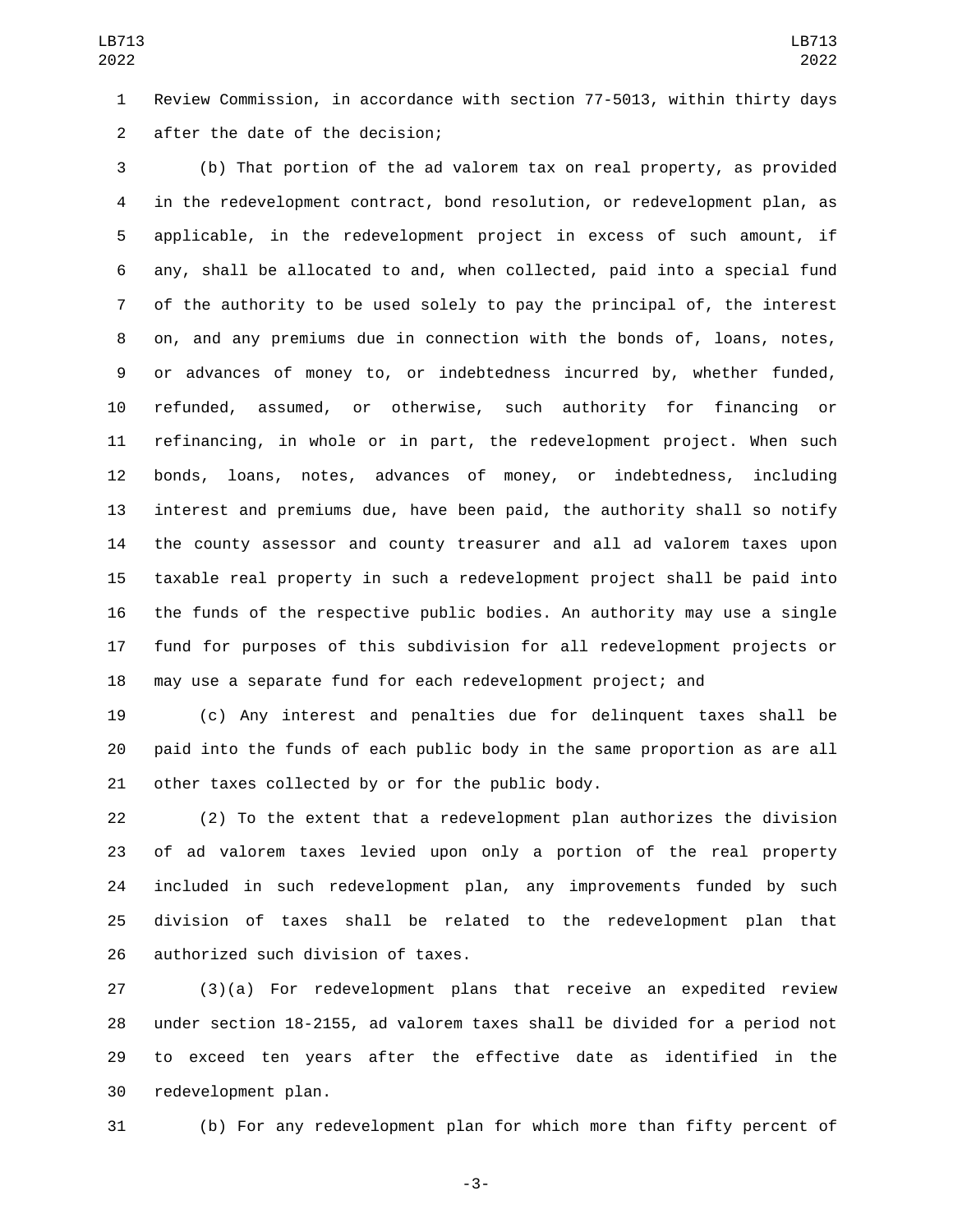the property in the redevelopment project area has been declared an extremely blighted area in accordance with section 18-2101.02, ad valorem taxes shall be divided for a period not to exceed twenty years after the effective date as identified in the project redevelopment contract or in the resolution of the authority authorizing the issuance of bonds 6 pursuant to section 18-2124.

 (c) For all other redevelopment plans, ad valorem taxes shall be divided for a period not to exceed fifteen years after the effective date as identified in the project redevelopment contract or in the resolution of the authority authorizing the issuance of bonds pursuant to section 18-2124.

 (4) The effective date of a provision dividing ad valorem taxes as provided in subsection (3) of this section shall not occur until such time as the real property in the redevelopment project is within the corporate boundaries of the city. This subsection shall not apply to a redevelopment project involving a formerly used defense site as 17 authorized in section 18-2123.01.

 (5) Beginning August 1, 2006, all notices of the provision for dividing ad valorem taxes shall be sent by the authority to the county assessor on forms prescribed by the Property Tax Administrator. The notice shall be sent to the county assessor on or before August 1 of the year of the effective date of the provision. Failure to satisfy the notice requirement of this section shall result in the taxes, for all taxable years affected by the failure to give notice of the effective date of the provision, remaining undivided and being paid into the funds for each public body receiving property taxes generated by the property in the redevelopment project. However, the redevelopment project valuation for the remaining division of ad valorem taxes in accordance 29 with subdivisions  $(1)(a)$  and  $(b)$  of this section shall be the last certified valuation for the taxable year prior to the effective date of the provision to divide the taxes for the remaining portion of the ten-

-4-